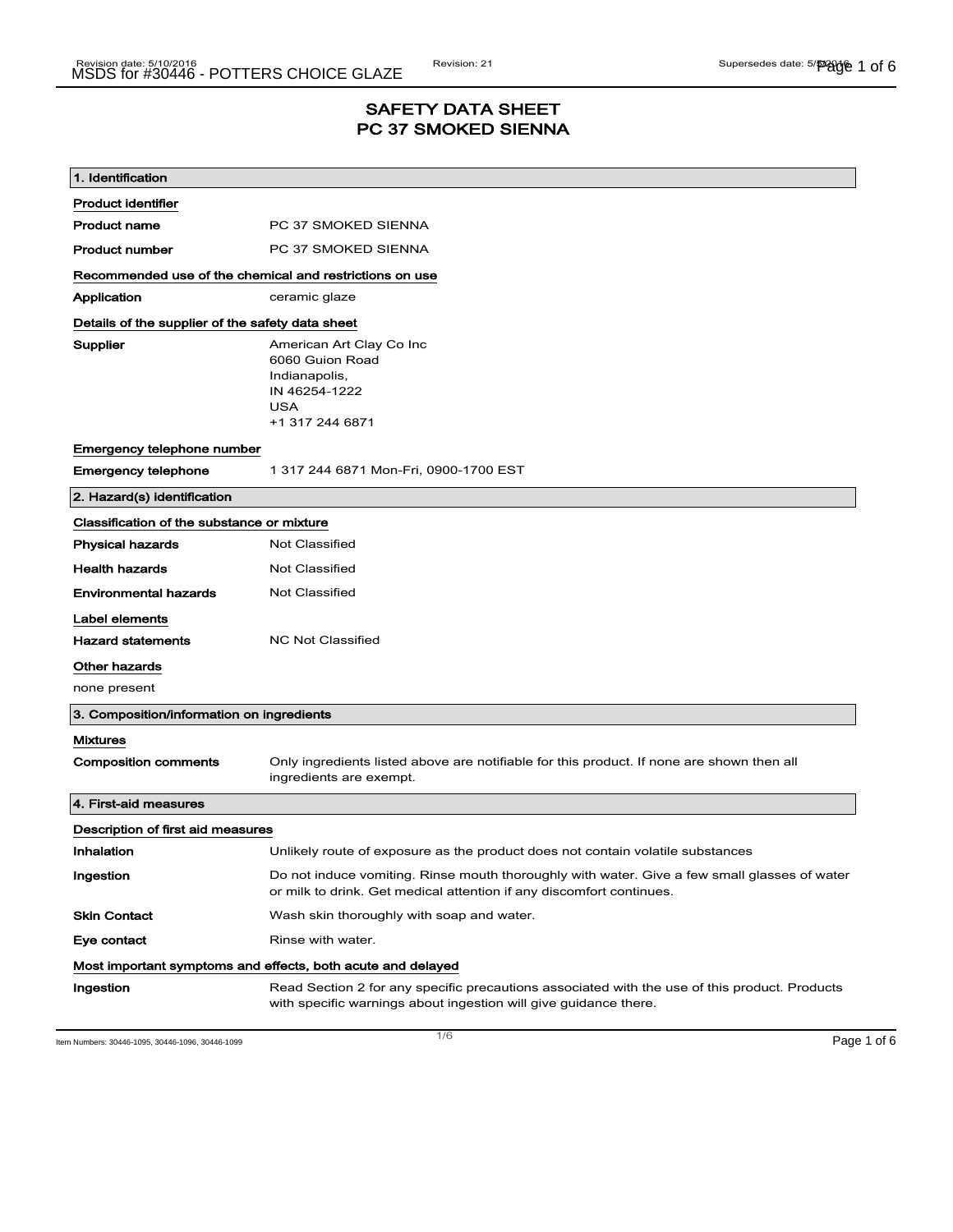| <b>Skin contact</b>                                          | Read Section 2 for any specific precautions associated with the use of this product. In general<br>most ceramic glazes, clays and special products will tend to have a drying effect on the skin<br>and may cause some sensitivity to users with sensitive skin.                                            |
|--------------------------------------------------------------|-------------------------------------------------------------------------------------------------------------------------------------------------------------------------------------------------------------------------------------------------------------------------------------------------------------|
| Eye contact                                                  | Read Section 2 for any specific precautions associated with the use of this product. In general<br>most ceramic and special products contain materials that maybe abrasive to eyes. Keeping<br>materials from contacting the eyes is prudent. If contact does occur, flush with clean water, do<br>not rub. |
|                                                              | Indication of immediate medical attention and special treatment needed                                                                                                                                                                                                                                      |
| Notes for the doctor                                         | Treat symptomatically.                                                                                                                                                                                                                                                                                      |
| 5. Fire-fighting measures                                    |                                                                                                                                                                                                                                                                                                             |
| Extinguishing media                                          |                                                                                                                                                                                                                                                                                                             |
| Suitable extinguishing media                                 | Use fire-extinguishing media suitable for the surrounding fire.                                                                                                                                                                                                                                             |
| Special hazards arising from the substance or mixture        |                                                                                                                                                                                                                                                                                                             |
| Specific hazards                                             | The product is not believed to present a hazard due to its physical nature.                                                                                                                                                                                                                                 |
| <b>Advice for firefighters</b>                               |                                                                                                                                                                                                                                                                                                             |
| Special protective equipment<br>for firefighters             | Use protective equipment appropriate for surrounding materials.                                                                                                                                                                                                                                             |
| 6. Accidental release measures                               |                                                                                                                                                                                                                                                                                                             |
|                                                              | Personal precautions, protective equipment and emergency procedures                                                                                                                                                                                                                                         |
| <b>Personal precautions</b>                                  | For personal protection, see Section 8.                                                                                                                                                                                                                                                                     |
| <b>Environmental precautions</b>                             |                                                                                                                                                                                                                                                                                                             |
| <b>Environmental precautions</b>                             | Please read Section 2 completely. If any environmental warnings such as; H411 or H412 are<br>listed in Section 2, please use appropriate procedures when disposing of product and<br>container. Do not put materials into waterways or sewers.                                                              |
| Methods and material for containment and cleaning up         |                                                                                                                                                                                                                                                                                                             |
| Methods for cleaning up                                      | Collect spillage for reclamation or absorb in vermiculite, dry sand or similar material.                                                                                                                                                                                                                    |
| Reference to other sections                                  | For waste disposal, see Section 13. For personal protection, see Section 8.                                                                                                                                                                                                                                 |
| 7. Handling and storage                                      |                                                                                                                                                                                                                                                                                                             |
| Precautions for safe handling                                |                                                                                                                                                                                                                                                                                                             |
| Usage precautions                                            | Read label before use. Do not eat, drink or smoke when using this product. Good personal<br>hygiene procedures should be implemented. Wash hands and any other contaminated areas<br>of the body with soap and water before leaving the work site.                                                          |
| Conditions for safe storage, including any incompatibilities |                                                                                                                                                                                                                                                                                                             |
| Storage precautions                                          | Store in tightly-closed, original container in a dry and cool place.                                                                                                                                                                                                                                        |
| Specific end uses(s)                                         |                                                                                                                                                                                                                                                                                                             |
| Specific end use(s)                                          | The identified uses for this product are detailed in Section 1.2.                                                                                                                                                                                                                                           |
| 8. Exposure Controls/personal protection                     |                                                                                                                                                                                                                                                                                                             |
| Ingredient comments                                          | Only ingredients listed n Section 3 are notifiable for this product. If none are shown then all<br>ingredients are exempt.                                                                                                                                                                                  |

Item Numbers: 30446-1095, 30446-1096, 30446-1099  $\sim$  2/6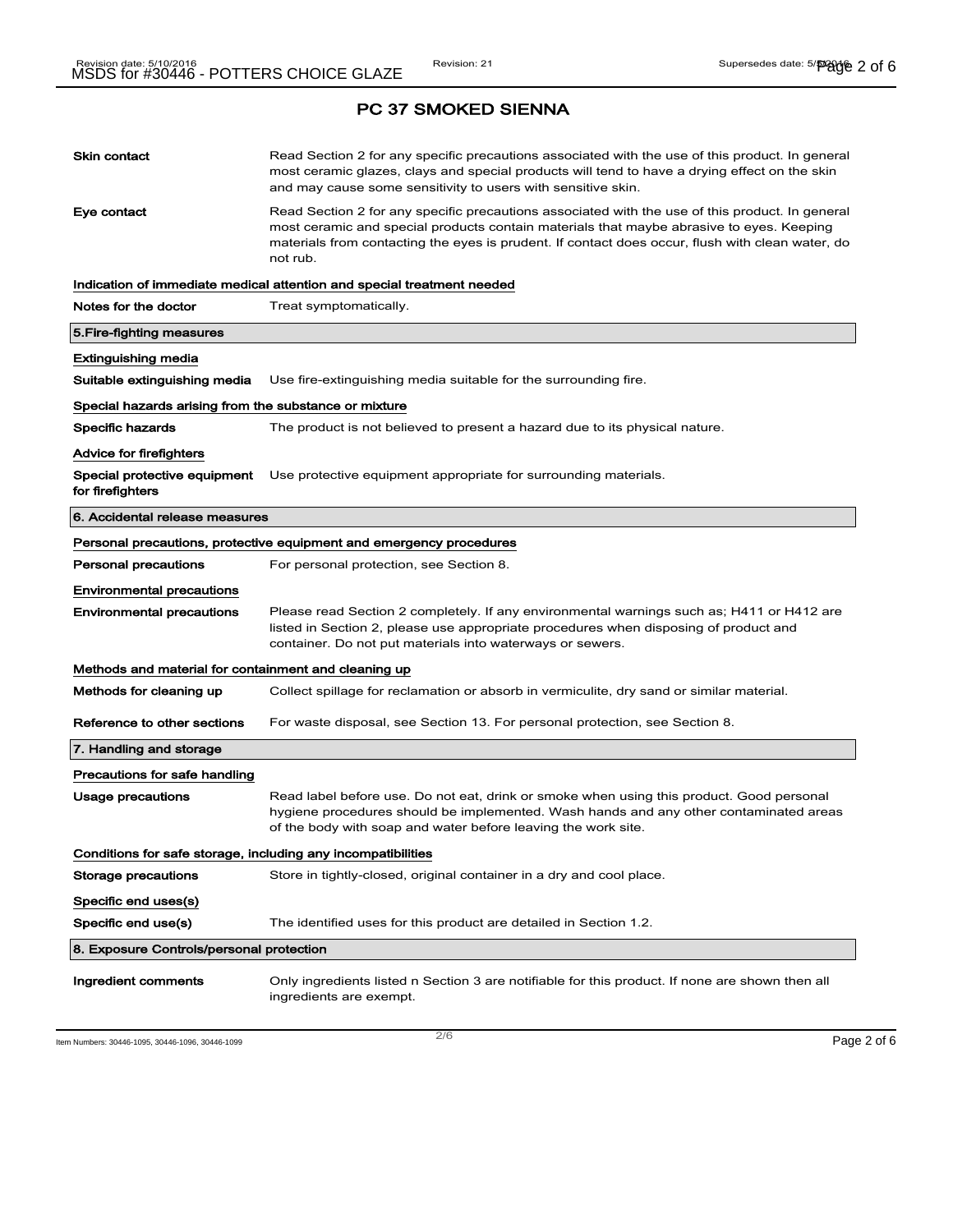| <b>Exposure controls</b>            |                                                                                                                                                                                                                      |
|-------------------------------------|----------------------------------------------------------------------------------------------------------------------------------------------------------------------------------------------------------------------|
| Appropriate engineering<br>controls | No specific ventilations requirements unless the "FAN" pictogram is shown above or specified<br>in Section 2.                                                                                                        |
| Eye/face protection                 | No specific eye protection required unless the "EYE PROTECTION" pictogram is shown<br>above or specified in Section 2.                                                                                               |
| <b>Hand protection</b>              | No specific hand protection required unless the "HAND PROTECTION" pictogram is shown<br>above or specified in Section 2.                                                                                             |
| Hygiene measures                    | Using good personal hygiene practices is always appropriate. Keeping a clean work space,<br>cleaning up properly when done, and not eating, drinking or smoking when using this product.                             |
| <b>Respiratory protection</b>       | No specific respiratory protection required unless the "RESPIRATOR" pictogram is shown<br>above or specified in Section 2. Using the appropriate certified protection for the operation is<br>important if required. |

## 9. Physical and Chemical Properties

| Information on basic physical and chemical properties |                           |  |
|-------------------------------------------------------|---------------------------|--|
| Appearance                                            | Colored liquid.           |  |
| Color                                                 | Various colors.           |  |
| Odor                                                  | Almost odorless.          |  |
| <b>Odor threshold</b>                                 | No information available. |  |
| pH                                                    | $6 - 8$                   |  |
| <b>Melting point</b>                                  | No information available. |  |
| Initial boiling point and range                       | No information available. |  |
| <b>Flash point</b>                                    | No information available. |  |
| <b>Evaporation rate</b>                               | No information available. |  |
| Flammability (solid, gas)                             | No information available. |  |
| Upper/lower flammability or<br>explosive limits       | No information available. |  |
| Vapour pressure                                       | No information available. |  |
| <b>Relative density</b>                               | Greater than 1.0          |  |
| Solubility(ies)                                       | Not applicable.           |  |
| <b>Partition coefficient</b>                          | No information available. |  |
| Auto-ignition temperature                             | Not applicable.           |  |
| <b>Decomposition Temperature</b>                      | No information available. |  |
| <b>Viscosity</b>                                      | No information available. |  |
| <b>Explosive properties</b>                           | none                      |  |
| <b>Oxidising properties</b>                           | none                      |  |
| Other information                                     | Not applicable.           |  |
| 10. Stability and reactivity                          |                           |  |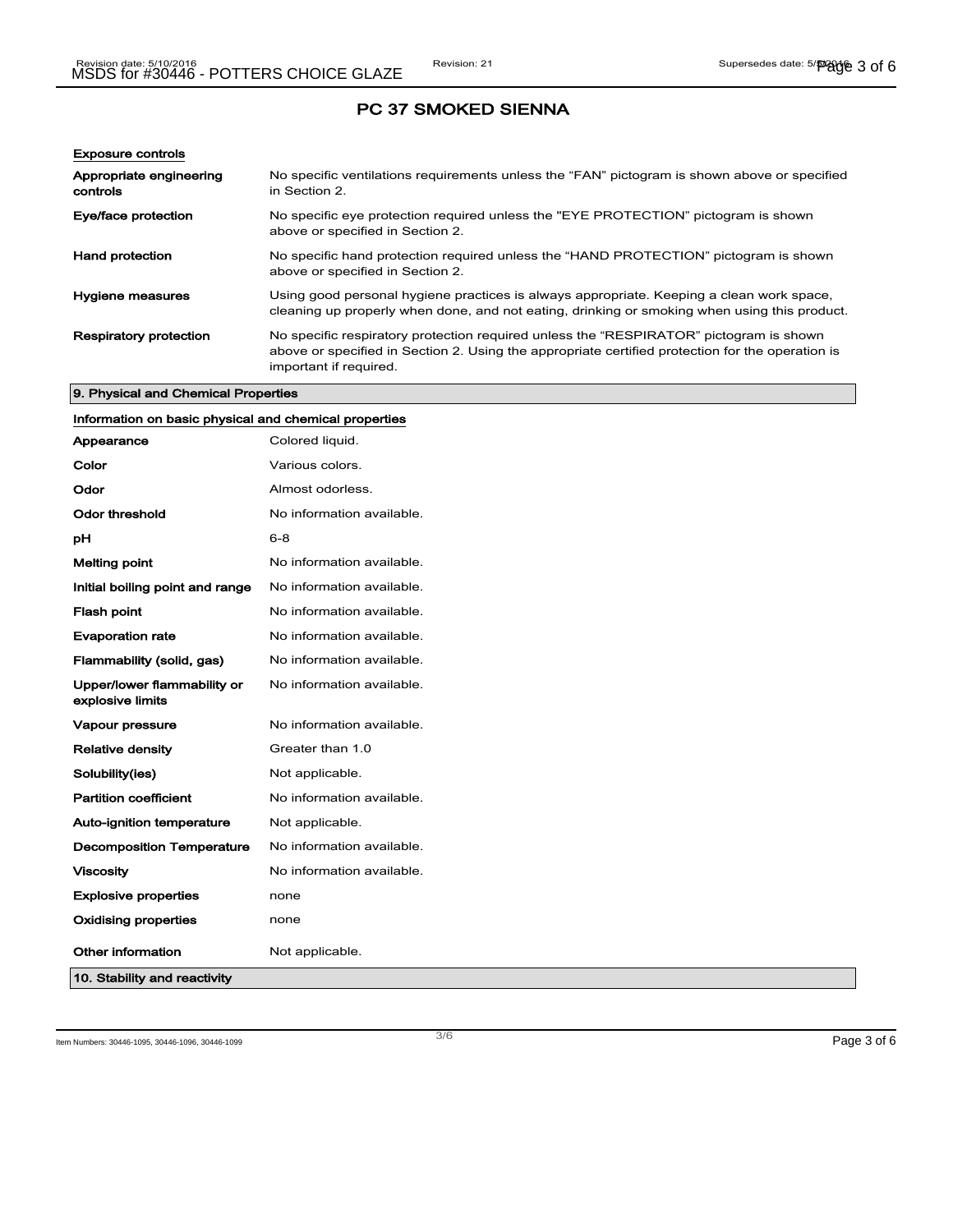| Reactivity                                | There are no known reactivity hazards associated with this product.                                                                                                                                                                            |
|-------------------------------------------|------------------------------------------------------------------------------------------------------------------------------------------------------------------------------------------------------------------------------------------------|
| <b>Stability</b>                          | No particular stability concerns.                                                                                                                                                                                                              |
| Possibility of hazardous<br>reactions     | None known.                                                                                                                                                                                                                                    |
| Conditions to avoid                       | None known.                                                                                                                                                                                                                                    |
| <b>Materials to avoid</b>                 | None known.                                                                                                                                                                                                                                    |
| Hazardous decomposition<br>products       | None known.                                                                                                                                                                                                                                    |
| 11. Toxicological information             |                                                                                                                                                                                                                                                |
| Information on toxicological effects      |                                                                                                                                                                                                                                                |
| <b>Toxicological effects</b>              | Please read Section 2 thoroughly to understand the toxicological risks, (if any) and<br>precautions for safe use (if any).                                                                                                                     |
| Skin corrosion/irritation                 |                                                                                                                                                                                                                                                |
| <b>Skin sensitization</b>                 |                                                                                                                                                                                                                                                |
| <b>Skin sensitisation</b>                 | Please read Section 2 thoroughly to understand the toxicological risks (if any) and precautions<br>for safe use (if any).                                                                                                                      |
| Eye contact                               | May cause temporary eye irritation.                                                                                                                                                                                                            |
| 12. Ecological Information                |                                                                                                                                                                                                                                                |
| Ecotoxicity                               | Please read Section 2 completely. If any environmental warnings such as; H411 or H412 are<br>listed in Section 2, please use appropriate procedures when disposing of product and<br>container. Do not put materials into waterways or sewers. |
| Toxicity                                  |                                                                                                                                                                                                                                                |
| Toxicity                                  | Please read Section 2 completely. If any environmental warnings such as; H411 or H412 are<br>listed in Section 2, please use appropriate procedures when disposing of product and<br>container. Do not put materials into waterways or sewers. |
| Persistence and degradability             |                                                                                                                                                                                                                                                |
| Persistence and degradability             | No data available.                                                                                                                                                                                                                             |
| <b>Biodegradation</b>                     | Not inherently biodegradable.                                                                                                                                                                                                                  |
| Bioaccumulative potential                 |                                                                                                                                                                                                                                                |
| <b>Partition coefficient</b>              | No information available.                                                                                                                                                                                                                      |
| Mobility in soil                          |                                                                                                                                                                                                                                                |
| <b>Mobility</b>                           | Semi-mobile.                                                                                                                                                                                                                                   |
| <b>Results of PBT and vPvB assessment</b> |                                                                                                                                                                                                                                                |
| Results of PBT and vPvB<br>assessment     | This product does not contain any substances classified as PBT or vPvB.                                                                                                                                                                        |
| Other adverse effects                     |                                                                                                                                                                                                                                                |
| Other adverse effects                     | None known.                                                                                                                                                                                                                                    |

Item Numbers: 30446-1095, 30446-1096, 30446-1099 Page 4 of 6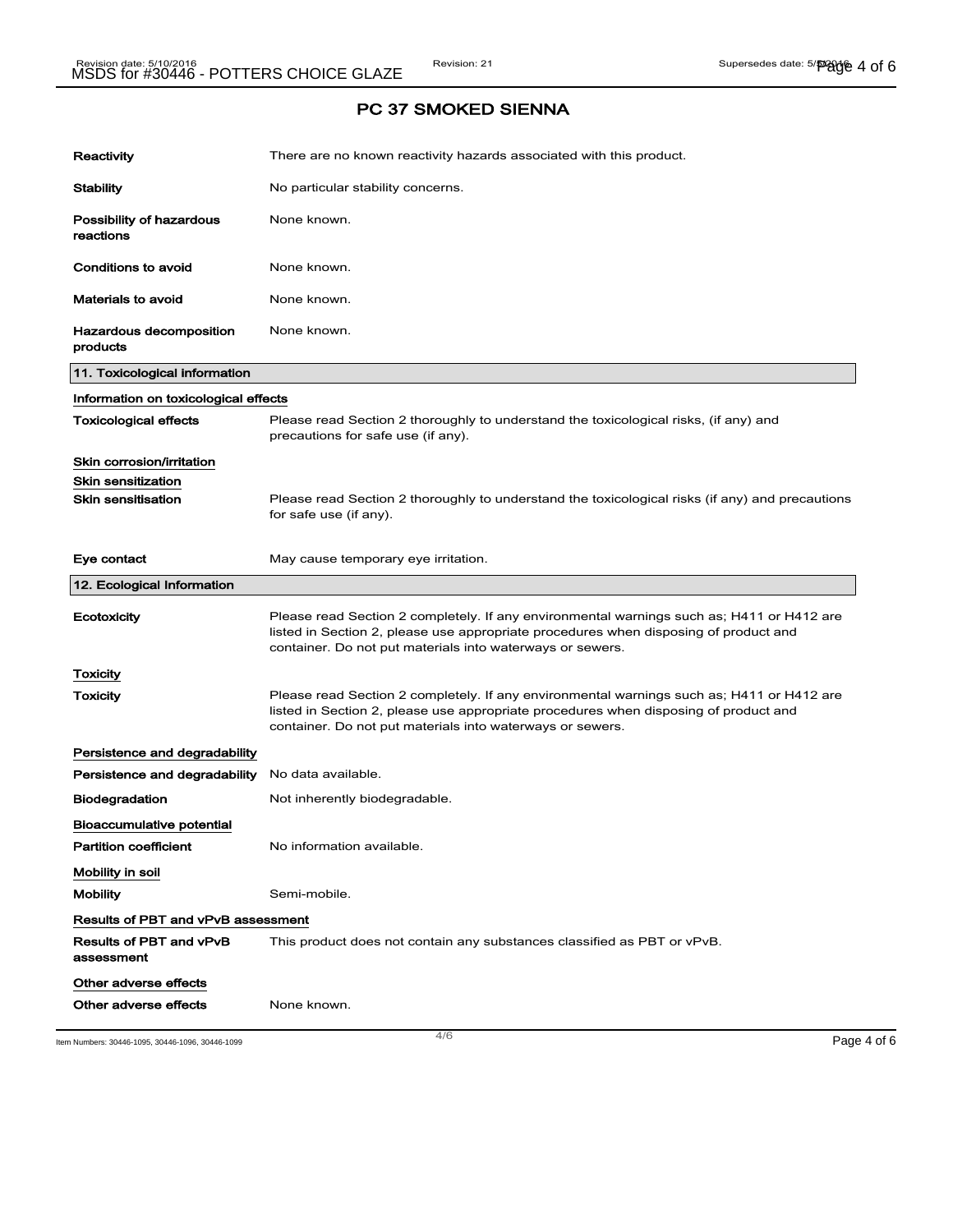| 13. Disposal considerations         |                                                                                                                                                                                              |
|-------------------------------------|----------------------------------------------------------------------------------------------------------------------------------------------------------------------------------------------|
| Waste treatment methods             |                                                                                                                                                                                              |
| General information                 | Dispose of waste product or used containers in accordance with local regulations When<br>handling waste, the safety precautions applying to handling of the product should be<br>considered. |
| 14. Transport information           |                                                                                                                                                                                              |
|                                     |                                                                                                                                                                                              |
| General                             | The product is not covered by international regulations on the transport of dangerous goods<br>(IMDG, IATA, DoT).                                                                            |
| <b>UN Number</b>                    |                                                                                                                                                                                              |
| Not applicable.                     |                                                                                                                                                                                              |
| UN proper shipping name             |                                                                                                                                                                                              |
| Not applicable.                     |                                                                                                                                                                                              |
| Transport hazard class(es)          |                                                                                                                                                                                              |
| No transport warning sign required. |                                                                                                                                                                                              |

Packing group

Not applicable.

### Environmental hazards

#### Environmentally Hazardous Substance

Please refer to Section 2 for any environmental hazards associated with this product. If H411/H412 warnings are shown then please verify packaging and labeling requirements for larger volumes.

#### Special precautions for user

Not applicable.

#### Transport in bulk according to Not applicable.

Annex II of MARPOL 73/78

and the IBC Code

### 15. Regulatory information

### US State Regulations

### California Proposition 65 Carcinogens and Reproductive Toxins

None of the ingredients are listed or exempt.

#### Inventories

#### Canada - DSL/NDSL

All the ingredients are listed or exempt.

### US - TSCA

All the ingredients are listed or exempt.

### US - TSCA 12(b) Export Notification

All the ingredients are listed or exempt.

16. Other information